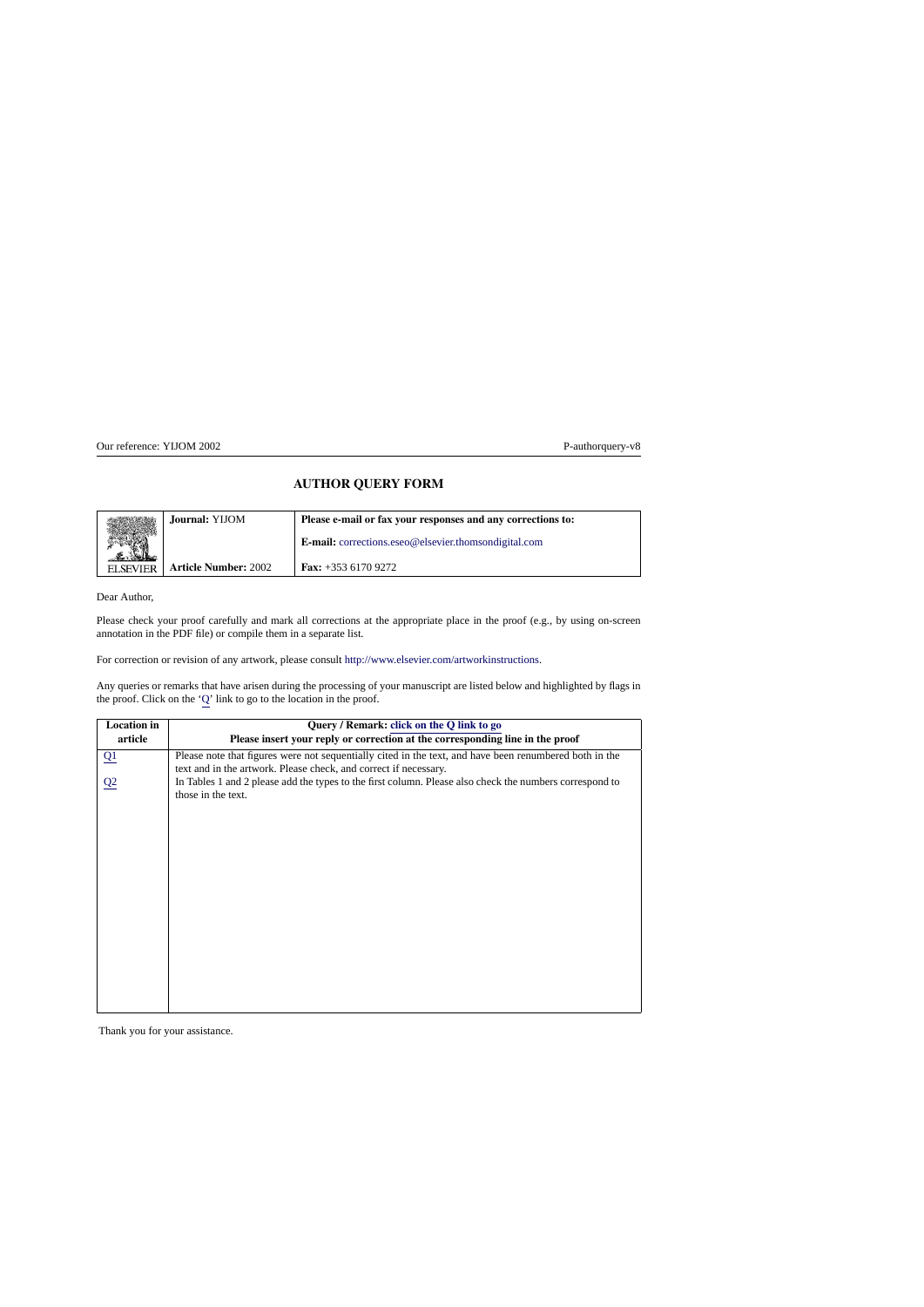[Int. J. Oral Maxillofac. Surg. 2010; xxx: xxx–xxx](http://dx.doi.org/10.1016/j.ijom.2010.11.011) [doi:10.1016/j.ijom.2010.11.011](http://dx.doi.org/10.1016/j.ijom.2010.11.011), available online at http://www.sciencedirect.com



# Leading Clinical Paper **Trauma**

A clinical investigation on disc displacement in sagittal fracture of the mandibular condyle and its association with TMJ ankylosis development

D. H. Duan, Y. Zhang: A clinical investigation on disc displacement in sagittal fracture of the mandibular condyle and its association with TMJ ankylosis development. Int. J. Oral Maxillofac. Surg. 2010; xxx: xxx–xxx.  $\odot$  2010 Published by Elsevier Ltd on behalf of International Association of Oral and Maxillofacial Surgeons.

Abstract. This retrospective study evaluated the potential influence of the sagittal fracture pattern and articular disc displacement on the development of temporomandibular joint (TMJ) ankylosis. 33 sagittal fractures of mandibular condyles (SFMCs) in 19 patients were treated conservatively and were divided into non-ankylosis and ankylosis groups based on their prognosis. Using computed tomography (CT) images, the SFMCs were classified into types I, II and III, and the displacement of the articular disc was investigated using magnetic resonance imaging (MRI). There were 19 (58%) SFMCs in the non-ankylosis group: 5 were type I SFMCs, which did not show any disc displacement; the other 14 were type II SFMCs, which included 5 cases without disc displacement and 9 cases with disc displacement. In the non-ankylosis group, the lateral poles were completely or incompletely covered by the discs. There were 14 (42%) SFMCs in the ankylosis group, all of which were type III SFMCs showing disc displacement, and the lateral poles in these cases were not covered by the discs. This investigation confirmed that the disc position was highly associated with the position of the fractured fragment and that some SFMC patterns, especially type III SFMCs, indicated a high risk of TMJ ankylosis.

### D. H. Duan<sup>1</sup>, Y. Zhang<sup>2</sup>

1 Department of General Dentistry, Peking University School and Hospital of Stomatology, Beijing 100081, China: 2 Department of Oral and Maxillofacial Surgery, Peking University School and Hospital of Stomatology, Beijing 100081, China

Key words: disc displacement; sagittal fracture; mandibular condyle; joint ankylosis..

Accepted for publication 15 November 2010

Condylar fracture accounts for 80–98% of cases of temporomandibular joint (TMJ) ankylosis<sup>2,12,15</sup>. Post-traumatic TMJ ankylosis is rare with an incidence of approxi-mately 0.4%<sup>[7](#page-5-0)</sup>. The incidence of TMJ ankylosis is considered to be highly

related to the severity and patterns of joint injuries, and sagittal fracture of the mandibular condyle (SFMC) is noted for its susceptibility to TMJ ankylosis $17,19$ . Displacement of the articular disc results in the loss of the physical impediment to

transarticular bony fusion, thereby playing a key role in inducing TMJ ankylosis $7.8$ . Several investigations using magnetic resonance imaging (MRI) and arthroscopy have revealed the positions of the articular discs in the cases of condylar fractures $4$ 

0901-5027/000001+05 \$36.00/0  $\odot$  2010 Published by Elsevier Ltd on behalf of International Association of Oral and Maxillofacial Surgeons.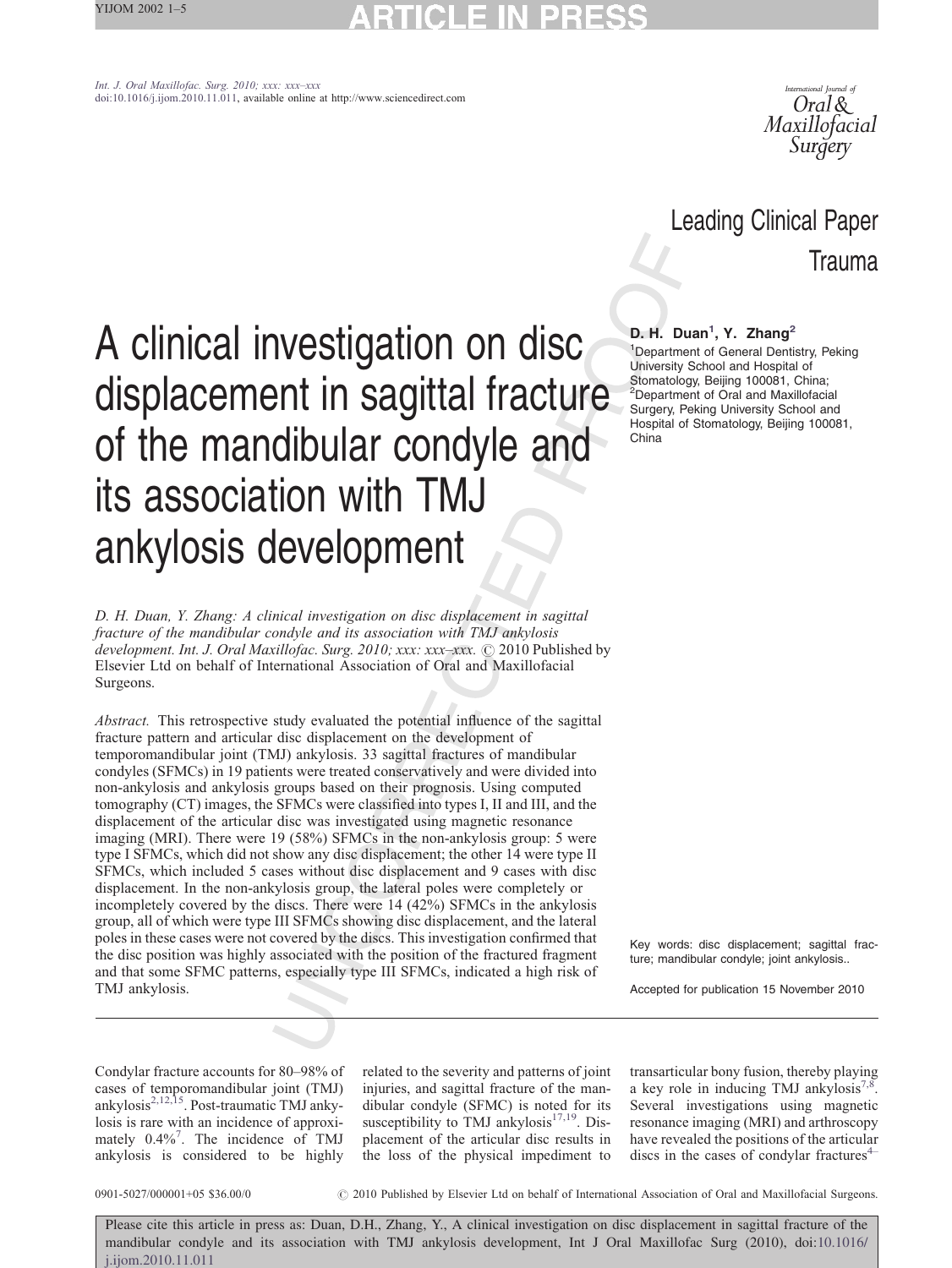### 2 Duan, and Y. Zhang

[6,9,13,14.](#page-4-1) The variation in the disc position according to the sagittal fracture patterns and its relation to TMJ ankylosis has not been elucidated. In this retrospective study, the authors aimed to evaluate the potential influence of the sagittal fracture pattern and joint disc displacement on the development of TMJ ankylosis.

### Materials and methods

19 patients with 33 SFMCs confirmed by computed tomography (CT) were included in this study, which was conducted from January 2004 to April 2007. 13 patients underwent the complete treatment procedure at the authors' hospital, and 6 patients were treated conservatively for 2–12 months at other hospitals and were transferred to the authors' hospital with a complaint of persistent limited mouth opening.

The SFMCs were initially treated using conservative procedures, including intermaxillary elastic traction for 1–2 weeks, followed by mouth-opening exercises for at least 2 months. The patients who initially visited the authors' clinic received a

<span id="page-2-0"></span>[Q1](#page-0-0) duck rostra shaped, jaw dilation prop (Fig. 1) and underwent physical therapy using ultrasonic waves or infrared rays with calcium or iodide infiltration to facilitate rehabilitation. The concomitant body or symphysis fractures were treated by open reduction and plate fixation.

Although all the patients cooperated with the conservative treatment, seven patients showed a serious deterioration in maximal mouth opening (range, 12–  $25$  mm); this group included  $\sin$  patients who were initially treated in local hospitals and one patient who underwent initial treatment at the authors' hospital. Surgical intervention was performed to release the supposed 'ankylosed' joint, and the intervention was followed by mouth-opening exercises and physical therapy. The supposed 'ankylosed' joints were validated by intraoperative visualization of fibrous adhesions or partial bony fusion between the lateral pole of the condyle and the lateral rim of the joint fossa. During the follow-up period (6–24 months; average, 8.7 months), all but one of the patients showed considerable improvement in mandible movement (maximal mouth opening, 30–50 mm); in the patient who did not show considerable improvement, the maximal mouth opening was 2 mm, and a second operation had to be performed to dissect the right condyle and release the left joint. The surgically repositioned disc on the right side was found to be displaced again.



Fig. 1. Duck rostra shaped, jaw dilation prop.

On the basis of the prognosis of the conservative treatment, the patients were divided into two groups. The non-ankylosis group contained 12 patients (6 women and 6 men) with 19 SFMCs. The ages of the patients in this group ranged from 6 years to 21 years, except for **one** patient who was 45 years old (mean age, 15 years). 11 patients had suffered injuries due to falls, and 1 patient had suffered an injury in a traffic accident. Six patients had concomitant body or symphysis fractures. The ankylosis group contained seven patients (one woman and  $\sin$  men) with 14 SFMCs. In this group, three patients had suffered injuries in traffic accidents, and the rest had suffered injuries due to falls. The mean age of the patients in this group was 20 years (range 6–33 years), and all patients had sustained concomitant symphysis fractures.

In order to interpret the displacement of the fractured fragment on the coronal sections of the CT images, the SFMCs were classified into three types [\(Fig. 2](#page-3-0)). In type I (fissure type), the medial part of the condyle split and formed a V-shaped gap between the fragment and the lateral pole of the condyle. In type II (displacement type), the fractured fragment was anteromedially displaced, and the lateral pole of the condyle was located within the fossa. In type III (dislocation type), the fractured fragment was anteromedially displaced,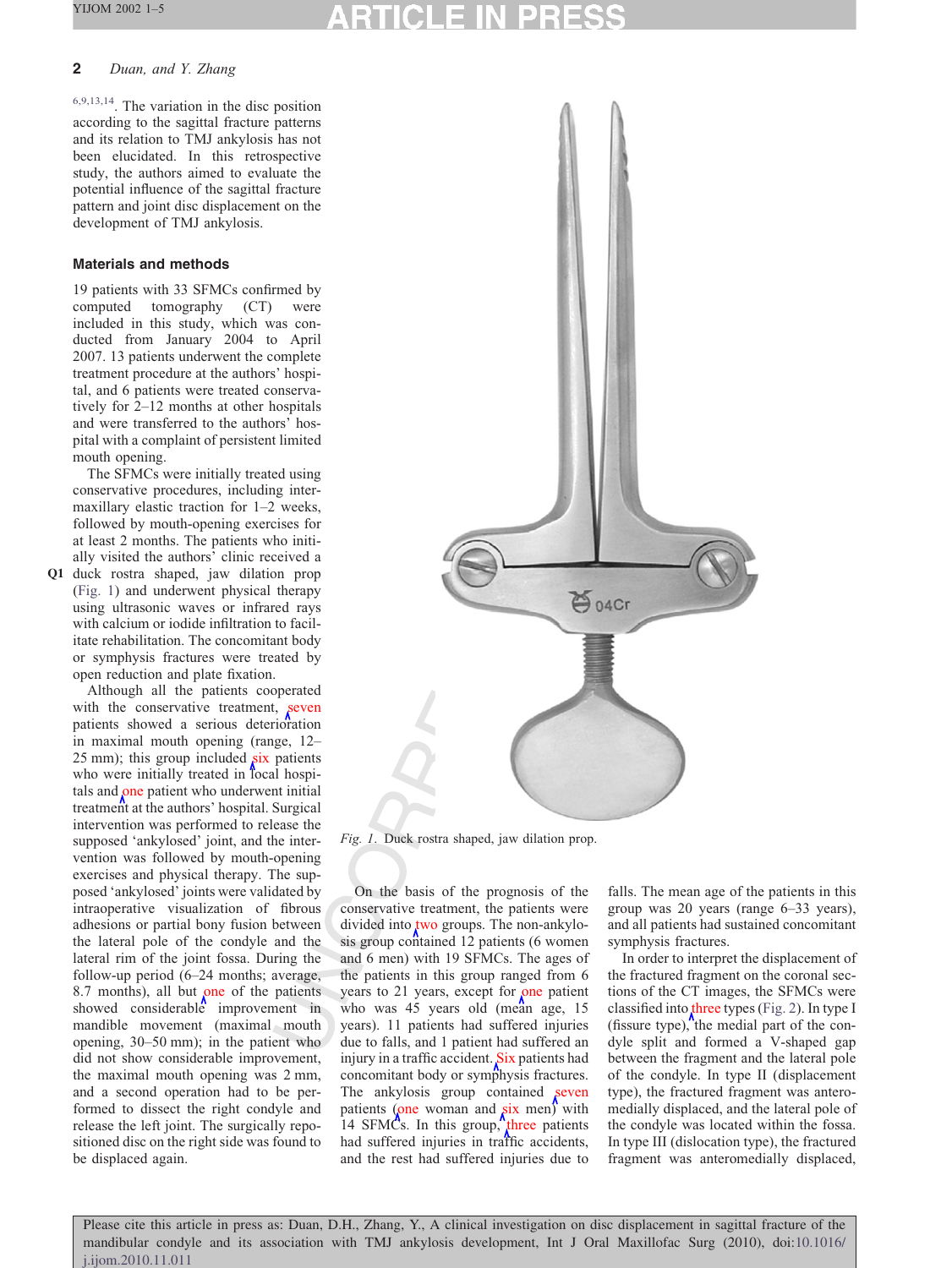Disc diaplacement, sagittal fracture, mandibular condyle, joint ankylosis 3

<span id="page-3-0"></span>

Fig. 2. CT images of SFMCs. (A) Type I, a V-shaped gap was formed between the fragment (hollow triangle) and the lateral pole (solid triangle) of the condyle. (B) Type II, the fractured fragment (hollow triangle) was anteromedially displaced, and the lateral pole was still located within the joint fossa. (C) Type III, the lateral pole (solid triangle) of the condyle was superolaterally displaced, and the fractured fragment (hollow triangle) was anteromedially displaced.

and the lateral pole of the condyle was laterally or superolaterally dislocated out of the fossa. In the MRI images, the disc position relative to the joint fossa in the sagittal section was visualized, and the SFMCs were classified into displacement and non-displacement groups. The cases were also classified into covered, incompletely covered, and uncovered groups on the basis of the relative position of the disc to both the fractured fragment and the lateral condyle pole.

### **Results**

19 (58%) SFMCs were classified into the non-ankylosis group, of which 5 (15%)

were type I (Fig. 2A) SFMCs showing no signs of articular disc displacement (Fig. 3A and B). The remaining 14 (42%) SFMCs were type II (Fig. 2B) SFMCs, including 5 cases with no displacement of the articular disc (Fig. 3C and D) and 9 cases with disc displacement (Fig. 3E and F). In this group, all the fractured fragments (19 cases) were superiorly covered by the articular discs. The lateral poles were completely or incompletely covered by discs on the sagittal (18 cases) and coronal planes (14 cases) ([Tables 1 and 2](#page-4-1)).

14 (42%) SFMCs were classified into the ankylosis group. All the fractures were type III (Fig. 2C) SFMCs showing displa-



Fig. 3. MRI images of type I and type II SFMCs. (A and B) In the case of the type I SFMC, both fractured fragment (hollow triangle) and lateral pole (solid triangle) were covered by the articular disc (arrow) on the sagittal (A) and coronal (B) sections. (C and D) In the case of the type II SFMC, both fractured fragment (hollow triangle) and lateral pole (solid triangle) were covered by the articular disc (arrow) on the sagittal (C) and coronal (D) sections. (E and F) In another case of type II SFMC, the fractured fragment (hollow triangle) was covered, and the lateral pole (solid triangle) was incompletely covered by the articular disc (arrow) on the sagittal (E) and coronal (F) sections.

cement of the articular discs [\(Fig. 4](#page-4-1)A and B). In all the cases in this group, the articular discs were anteromedially displaced and located between the fractured fragments and the cranial bases ([Fig. 4](#page-4-1)A and B), while the lateral poles were in contact with the joint fossa and were not covered by the articular disc on the sagittal (12 cases) and coronal planes (6 cases) [\(Fig. 4C](#page-4-1) and D) [\(Tables 1 and 2](#page-4-1)).

### **Discussion**

Clinically, SFMC was not commonly detected because it was easily missed on conventional radiographs<sup>1,16</sup>. With the introduction of CT, the incidence of SFMC appeared to increase and was reported to be 9–29% in the cases of condylar fractures<sup>[3,18](#page-4-1)</sup>. Anatomically, the medial pole of the condyle extends far beyond the condylar neck and has a greater chance of being split in the sagittal plane, resulting in SFMC. The sagittal fracture line usually passes through an area between the lateral one-third and the medial one-third of the condyle<sup>[3](#page-4-1)</sup>. Along with the displaced condylar fragment, the change in disc position has been investigated using arthroscopy or MRI. GOSS  $\&$  BOSANQUET<sup>[5](#page-4-1)</sup> and JONES  $\&$  VAN SICK-ELS<sup>[6](#page-4-1)</sup> indicated that even after gross displacement of the condyle, the disc appeared to be intact in the fossa. How-ever, MERRILL<sup>[9](#page-5-0)</sup> and others<sup>[4,13,14](#page-4-1)</sup> demonstrated anteromedial disc displacement along with the fracture in the condylar fragment. In this study, the SFMCs were associated with a high rate of disc displacement  $(70\%)$ ; there were 9  $(27\%)$  cases with type II SFMCs and 14 (42%) cases with type III SFMCs. None of the cases of type I SFMCs showed displacement of the disc, and all the cases of type III SFMCs showed displacement of the disc. Among the cases of type II SFMCs, there were five cases with no signs of disc displacement and nine cases with disc displacement. All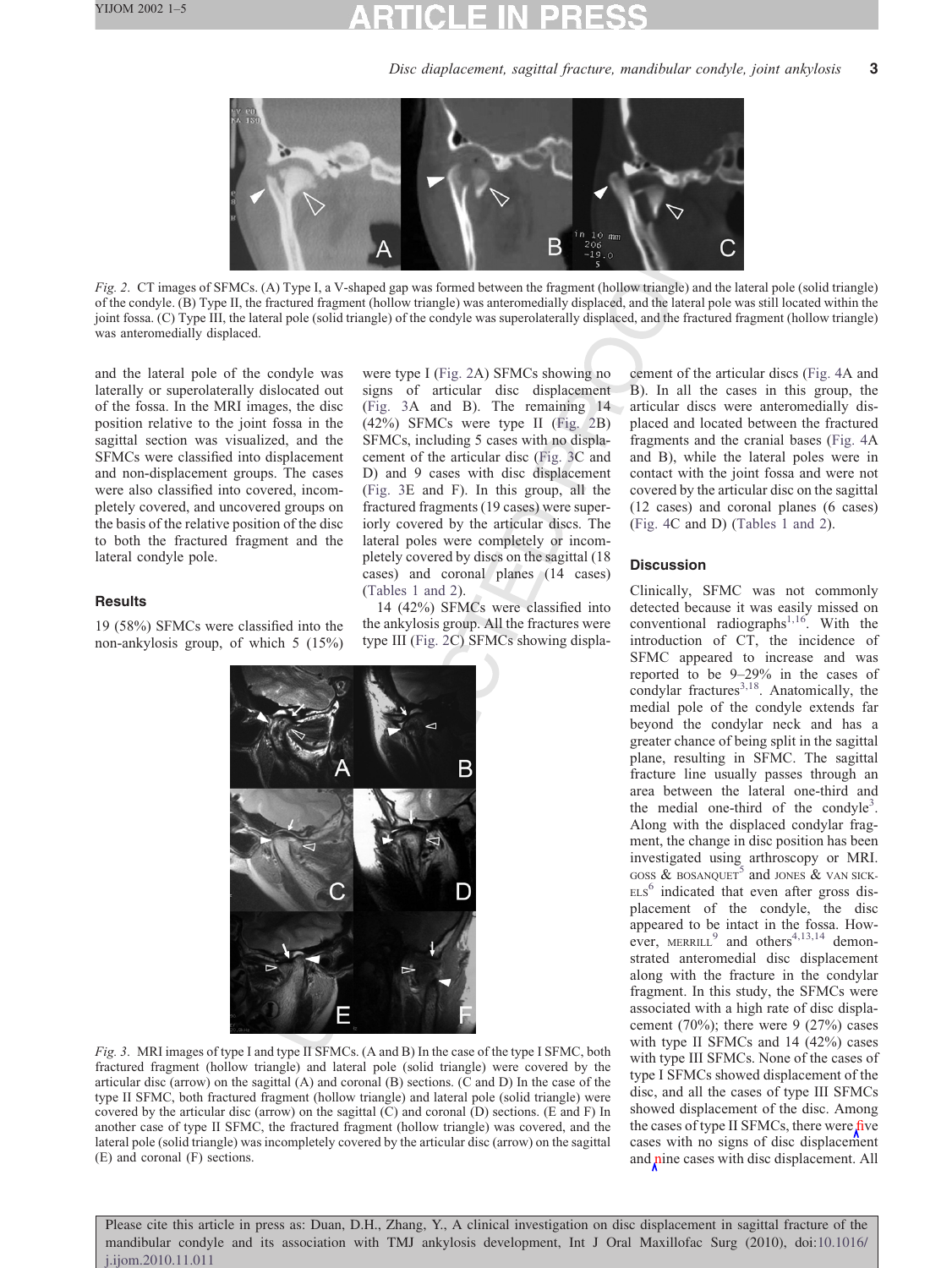### <span id="page-4-1"></span>4 Duan, and Y. Zhang

### [Q2](#page-0-1) Table 1. The sagittal view of articular disc in available 30 joints.

|                     | Articular disc on sagittal section |                      |           |  |
|---------------------|------------------------------------|----------------------|-----------|--|
|                     | Covered                            | Incompletely covered | Uncovered |  |
| Non-ankylosis group |                                    |                      |           |  |
| $Type-Ii(5)$        |                                    |                      |           |  |
| Type H (13)         |                                    |                      |           |  |
| Ankylosis group     |                                    |                      |           |  |
| Type III(12)        |                                    |                      |           |  |

### Table 2. Coronal view of articular disc in available 20 joints.

|                     | Articular disc on coronal section |                      |           |  |
|---------------------|-----------------------------------|----------------------|-----------|--|
|                     | Covered                           | Incompletely covered | Uncovered |  |
| Non-ankylosis group |                                   |                      |           |  |
| Type I (5)          |                                   |                      |           |  |
| Type H(9)           |                                   |                      | O         |  |
| Ankylosis group     |                                   |                      |           |  |
| Type III (6)        |                                   |                      |           |  |



<span id="page-4-0"></span>Fig. 4. MRI images of type III SFMCs. (A and B) The fractured fragment (hollow triangle) was covered by an articular disc (arrow) on the sagittal (A) and coronal (B) sections. (C and D) The lateral pole (solid triangle) was not covered by the articular disc on the sagittal (C) and coronal (D) sections.

the fractured fragments were covered superiorly by the discs, independent of the SFMC type. These findings indicated that the position of the articular disc was highly associated with the position of the fractured fragment.

Several factors were thought to contribute to post-traumatic TMJ ankylosis. Firstly, an intact disk may act as a physical impediment to transarticular bony fusion. Secondly, the type of fracture may determine the prognosis of condylar fracture. Thirdly, the age of patient at the time of injury is a key factor. Finally, the absence of mouth-opening exercise accelerates transarticular bony fusion.

This investigation revealed that SFMC was associated with a high risk of TMJ ankylosis, which was consistent with the results of previous studies<sup>18,19</sup>. In this study, the SFMCs associated with TMJ

ankylosis were type III SFMCs, in which the lateral poles of the condyle are dislocated out of the joint fossa, resulting in mechanical locking and mandibular hypomobility, which subsequently accelerated TMJ ankylosis $11$ .

Apart from the influence of the fracture type, the position of the articular discs would play a more critical role. In this study, the SFMCs that progressed to ankylosis demonstrated fibrous adhesion or partial bony fusion between the lateral pole of the condyle and the lateral rim of the joint fossa rather than between the fractured fragment and the joint fossa, and these findings were validated by MR images showing that the lateral poles contacted the lateral rim of the joint fossa without the barrier of the articular disc on the sagittal (12 cases) and coronal planes (6 cases). In the cases showing good prognosis without surgery, the lateral poles were completely or incompletely covered by discs on the sagittal (18 cases) and coronal (14 cases) planes. The possible reason for this phenomenon was that the absence of the articular disc between the lateral pole of the condyle and the lateral rim of the joint fossa played a key role in TMJ ankylosis, owing to the loss of a physical impediment to the transarticular bony fusion triggered by the post-traumatic response<sup>7,8,10</sup>.

In conclusion, the results of this study confirmed that the displacement of the fractured fragments entailed the displacement of the articular discs in SFMCs. In addition, type III SFMCs with severe displacement of the articular disc were associated with a high risk of TMJ ankylosis and were a potential indication for surgery.

### Funding

This work was funded by National Natural Science Foundation of China, No. 30572047.

### Competing interests

The work this article involved in has no conflict of interest concerned.

### Ethical approval

Not required for ethical approval.

### **References**

- 1. Antoniades K, Karakasis D, Elephtheriades J. Bifid mandibular condyle resulting from a sagittal fracture of the condylar head. Br J Oral Maxillofac Surg 1993: 31: 124–126.
- 2. El-Sheikh MM. Temporomandibular joint ankylosis: the Egyptian experience. Ann R Coll Surg Engl 1999: 81: 12–18.
- 3. Fang Y, Gu Z, Chen W. X-ray and clinical characteristics in sagittal fracture of the mandibular condyle. Zhonghua Kou Qiang Yi Xue Za Zhi 2001: 36: 250–252.
- 4. Gerhard S, Ennemoser T, Rudisch A, EMSHOFF R. Condylar injury: magnetic resonance imaging findings of temporomandibular joint soft-tissue changes. Int J Oral Maxillofac Surg 2007: 36: 214–218.
- 5. Goss AN, Bosanquet AG. The arthroscopic appearance of acute temporomandibular joint trauma. J Oral Maxillofac Surg 1990: 48: 780–783 discussion 4.
- 6. Jones JK, Van Sickels JE. A preliminary report of arthroscopic findings following acute condylar trauma. J Oral Maxillofac Surg 1991: 49: 55–60.